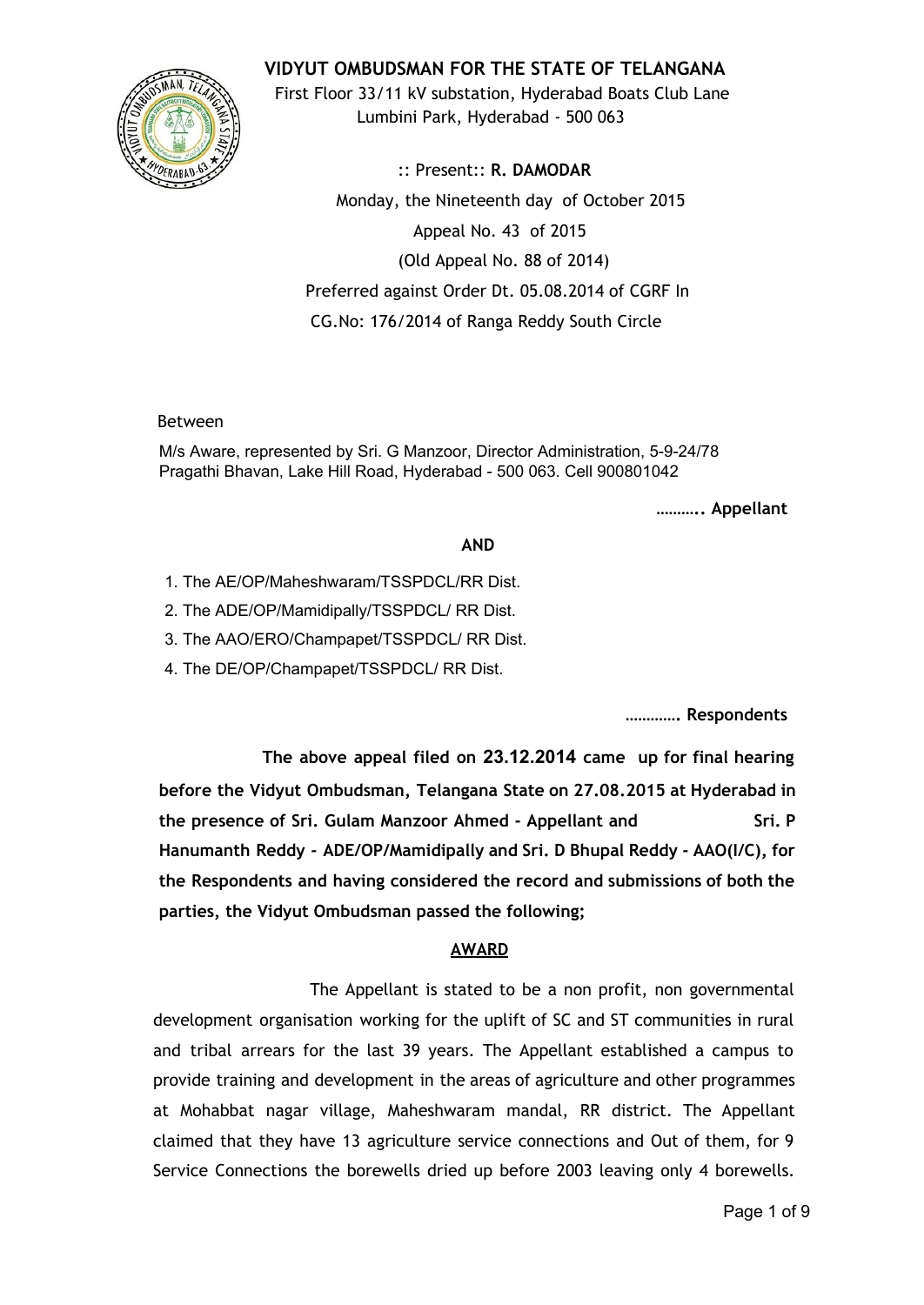There has been no farming activity ever since. These 13 agriculture service connections remained in the records of the respondents, who have been demanding payment of arrears. No regular bills have been received by the Appellant from the Respondents for all the Agriculture Service Connections. The Respondents have disconnected all the service connections and also the link services existing in the name of the Appellant for non payment of arrears.

2. The Appellant claimed that for the 4 working borewells, it paid an amount of Rs 64,318/- on 30.6.2012 against agriculture service connection nos 2320 00175, 2320 00176, 2320 00177 and 2320 00178. The Appellant claimed to have agreed to pay Rs 1,13,774/- representing dues arrived at in the month of August, 2007 for the 9 non working agriculture service connections and Rs 50,897/- representing dues for 4 agriculture connections, in the month of July, 20113 and this amount was paid on 28.08.2013. The Appellant, while paying this amount, claimed that it was towards full settlement and this was not responded to by the Respondents.

3. The Appellant claimed that out of working 4 borewell service connections, 2 services i.e 2320 00176 and 2320 00177 (for short 176 and 177) were billed under free category and they require to be converted to paid category. The Appellant asserts that this conversion has to be done w.e.f 23.10.2013, the date of recommendation of AE/OP/Maheswaram and whereas, this conversion was done w.e.f April, 2006 (back billing). On conversion of these 2 services, the Respondents have raised a demand for Rs 1,05,626/- each against these 2 services totalling 2,111,252/- from April,2006 at an average consumption of 625 units per month and the request of the Appellant to consider the conversion from October, 2013 was not considered by the Respondents. The Appellant sought a direction to the effect that a settlement was mutually arrived at with regard to 9 not in use services for payment of Rs 1,13,774/- being used till August, 2007 and to withdraw conversion of 2 services with retrospective effect i.e April,2006.

4. The 2nd Respondent filed written submission admitting that the Appellant had 13 agriculture service and 14 domestic service connections. The Appellant, by letter dt. 30.6.2012, represented that only 4 agriculture connections were used by them and the rest 9 numbers bearing numbers 2320 00054,2320 00057,2320 00058, 2320 00086, 2320 00087, 2320 00007,2320 00055, 2320 00169, 2320 00170 were not in use and requested for their dismantlement. As per the proposal of the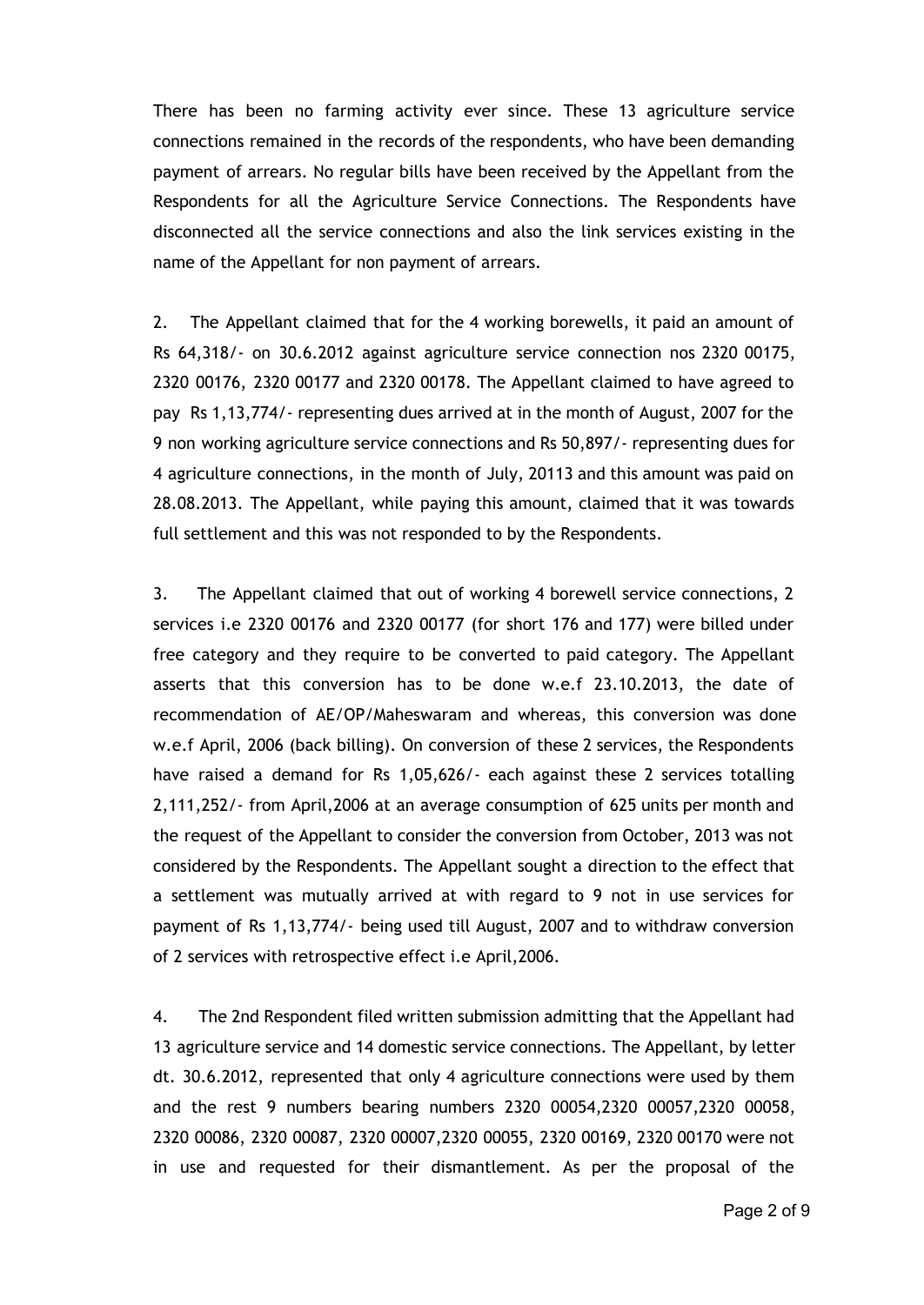AE/O/Maheshwaram, the 3rd Respondent kept these 9 services under bill stop status w.e.f from November,2012. The 1st respondent inspected the Appellant service connections in August, 2013 and discovered that the Agriculture service connections 2320 00 176 and 2320 00 177 were billed under free category instead of paying category. He got the **meters fixed to these 2 services** and sent proposals to the 3rd Respondent to raise demand from April 2006 to October 2013 by taking an average consumption of 625 units per month.

5. The 2nd Respondent claimed that the VRO had certified that the 9 Services Connections were was not in use since, 2008. Out of the 9 Service Connections, he claimed that the Appellant paid all the arrears against the 3 services as on August, 2007 and part amounts to the balance services indicating that the Appellant has been getting the bills regularly.

6. The 3rd Respondent through a letter dt. 17.7.2014 submitted about the proposal sent by the 1st Respondent for dismantlement of 9 agriculture service connections mentioning the date of disconnection as August, 2007 and also about conversion of free category service connection numbers 232 000176 and 232 000177 into paying category and about the 1st Respondent sending proposals to raise the demand from April, 2006 by taking an average consumption of 625 units per month and about the demand raised accordingly.

7. The CGRF, after hearing both sides and on consideration of the material on record, found on the basis of the Energy Billing System statement of the Appellant's services, that the Appellant had requested for dismantlement, the Respondents have been raising bills every month with an average of 625 units without fixing meters and without physically verifying whether the Appellant has been availing supply or not under paying category. Further Agriculture services under paying category shall be metered from April, 2005 and billed monthly based on the consumption recorded, as per the rules. The CGRF further found that the Respondents in the present case, have not fixed the meters, have not served the bills and instead raised bills with an average of 625 units per month which is not tenable, that the Respondents issued notice to the Appellant duly raising bills against the 2 services under paying category retrospectively from April, 2006 without following the clause 3.4.1 of GTCS for conversion of category and as per this clause, the Respondents can only bill the agriculture services retrospectively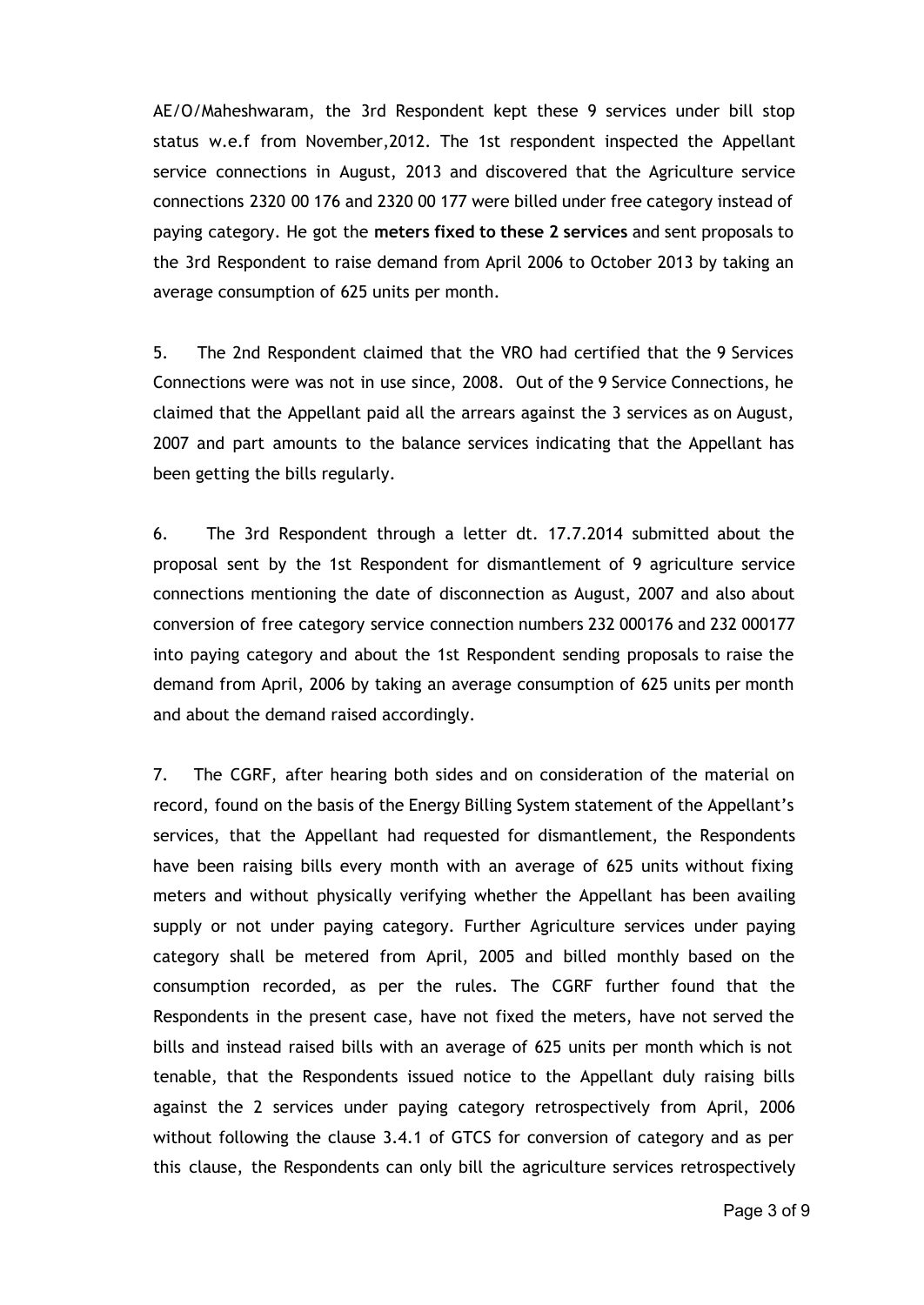for 3 months, while reclassifying the consumer category and so finding, issued the following directions:-

i. Respondents to dismantle 9 agriculture services considering disconnection w.e.f August, 2007 as per the recommendation of the 1st Respondent on completion of 4 months from the date of disconnection against 9 services which the Appellant requested for dismantlement.

ii. To consider the reclassification of consumer category from free to paying category against SC numbers 176 and 177 from 3 months before the date of inspection and fixing of meters i.e from May, 2013 and revise the bills, through the impugned orders.

8. Aggrieved and not satisfied with the impugned orders, the Appellant preferred the present Appeal.

9. The 2nd Respondent submitted a detailed reply to the effect that the premises of the Appellant was inspected again and found that the 13 services spread over in 50 acres of land was without any activity except in a limited area. A major part of the area was covered by wild growth and a person cannot freely move to the service connections. The 2nd Respondent further claimed that due to oversight, the Respondents have stated before CGRF that the meters were fixed to SC Nos 23220 00176 and 2320 00177 in May, 2013 which is not correct and that these meters were fixed actually to SC NOs 2320 00178 and 2320 00179 prior to 2006 as per the statement of the old staff. Basing on this information, he (R2) recommended to R3 to raise demand by changing the category from free to paying, based on the meter reading and to issue final bill for remaining 9 services to be dismantled. In view of the meter reading available to service connections 176 and 177 which were fixed prior to 2006 and found on verification, reported vide letter addressed to this institution on 17.07.2015 and also the fact that the Appellant utilised the power supply, steps were taken to revise the bills to avoid revenue loss to the DISCOM.

10. The 3rd Respondent AAO/ERO/Champapet submitted a reply dt. 17.7.2015 additionally stating that the CGRF has not passed any orders to waive the penalty on the arrears as on the date of disconnection and has directed to consider reclassification of the services from free to paying. **The 2 services in question 176 and 177 had meters fixed from the date of supply** and the consumer has been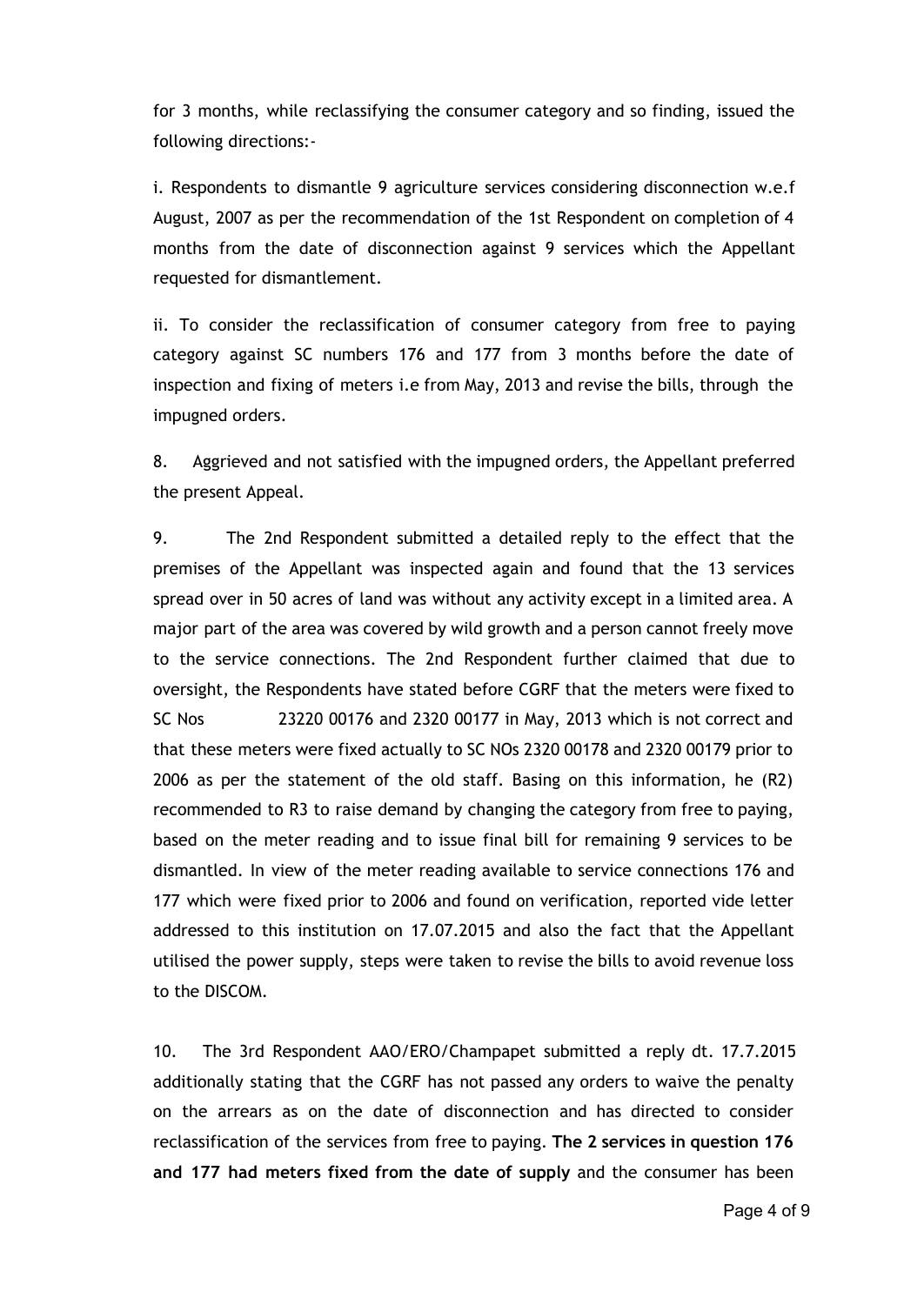utilising the power supply and therefore, it may not possible to consider reclassification from October, 2013.That the final bills were prepared and penalty on outstanding arrears against 9 services to be dismantled has been calculated and bills were raised. The request of the Appellant for waiving penalties on the dismantled services and also the converted services is not justified.

11. The 2nd and 3rd Respondents filed a common detailed report stating additionally that the 2nd Respondent conducted physical inspection along with Respondent No. 1 of the Service Connections on 30.08.2015 and found 9 service connections were not in use and 4 service connections were in use with 2 service connections having meters being billed under paying category since 2005 while the other 2 service connections were billed under free category **with meters available since 2005**. Since there was no access to the meters in view of wild growth, the services remained unbilled and they are Service Connection No. 2320 00 177 meter no 348 550, make HPL CAP 10-40A, check reading 24162.30 and SC No. 2320 00 176, METER NUMBER 348 880 MAKE HPL Cap 10-40A, check reading 34246.50 as on 30.8.2014. They claimed that these 2 service numbers were wrongly converted to free category in the year 2005 (**DUE TO MIGRATION OF SOFTWARE ENERGY BILLING SYSTEM)** and these 2 service connections were being billed under free category and therefore, the meter reading was not taken by the billing staff and thus the reading (consumption) got accumulated and there was no ready access to the meters. They claimed that for these 2 service connections, from April, 2005 to August, 2014, bills were generated by converting into paying category with check reading on meters for an amount off Rs 52,006/- as against SC No. 2320 00176 and Rs 36,699/- as against SC No. 2320 00177.

12. The 1st and 2nd Respondents further claimed that since the appellant had consumed the power, back billing was resorted to from the date of fixing of meter to the date of check reading and that the Appellant has requested for waiver of surcharge raised against arrears pending as on the date of disconnection, which is against the tariff orders and GTCS and that the request of the Appellant to limit back billing for 6 months, is against the terms of GTCS.

13. In view of the stated position of both parties, efforts to bring in settlement by way of mediation could not succeed and therefore, the matter is being disposed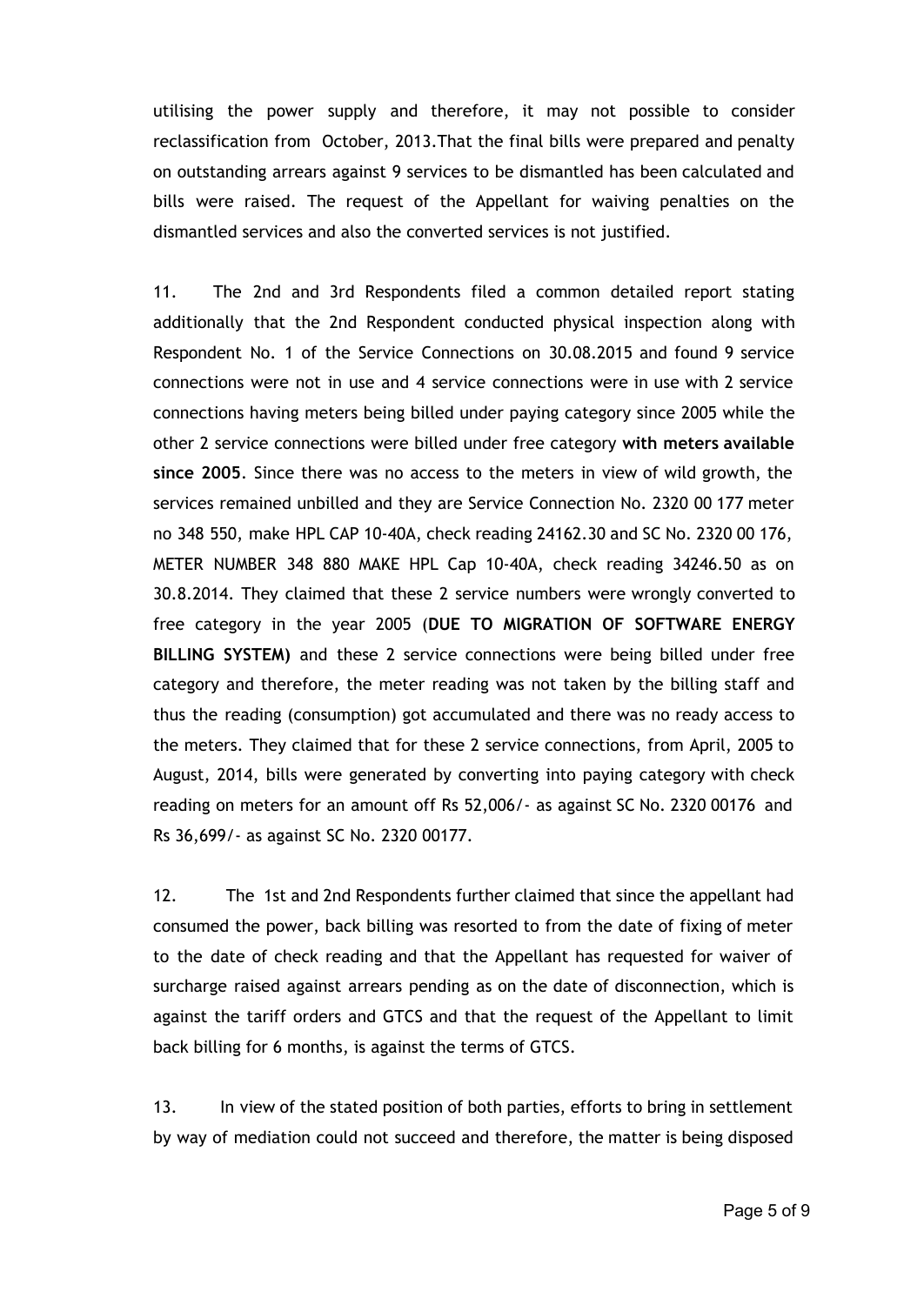off on merits.

14. Heard Both sides.

The following points arise for determination.

- i. Whether the meters were fixed to SC Nos 2320 00176 and 2320 00177 prior to 2006 and whether the Appellant is liable to pay consumption charges based on the meter reading?
- ii. Whether the Appellant is not liable to pay delay surcharge payment on the Service Connections having arrears as on date of disconnection?
- iii. Whether the impugned orders are liable to be set aside?

## **ISSUES 1 to 3**

15. The Appellant submitted a representation dt. 28.7.2012 for dismantlement of 9 agricultural services which were in disuse. It claimed that out of the four agricultural services in use, meters were fixed in June, 2013 and bills were raised as per the consumption recorded in the meter. No consumption was recorded against the free category services bearing no 232 000176 and 232 000177 which were recommended for conversion into paying category on 28.10.2013. The 1st Respondent, the AE/OP/Maheshwaram had physically inspected the premises of the Appellant on 23.10.2013 and found 9 agriculture services in disuse, 4 similar services were in use out of which 2 services were billed in agriculture free category. He recommended for dismantlement of 9 services, taking the date as August, 2007 and at the same time, change of category from free to paying taking the average assessed consumption of 625 units per month from April, 2006 to October 2013. The CGRF directed the Respondents to revise the bills from 3 months before the date of inspection. It was about 2 years later, the 2nd Respondent conducted physical inspection on 30.08.2015 along with Respondent No.1 and found that SC No. 176 and 177 infact had meters and they were fixed prior to 2006. He claimed that the 2 service connections designated as free services were wrongly converted into free category in the year, 2005 due to migration to software (Energy Billing System). It is claimed by the Respondents that the reading was not taken by the billing staff **BECAUSE THERE WAS WILD GROWTH AND WITHOUT ANY ACCESS TO THE METERS.**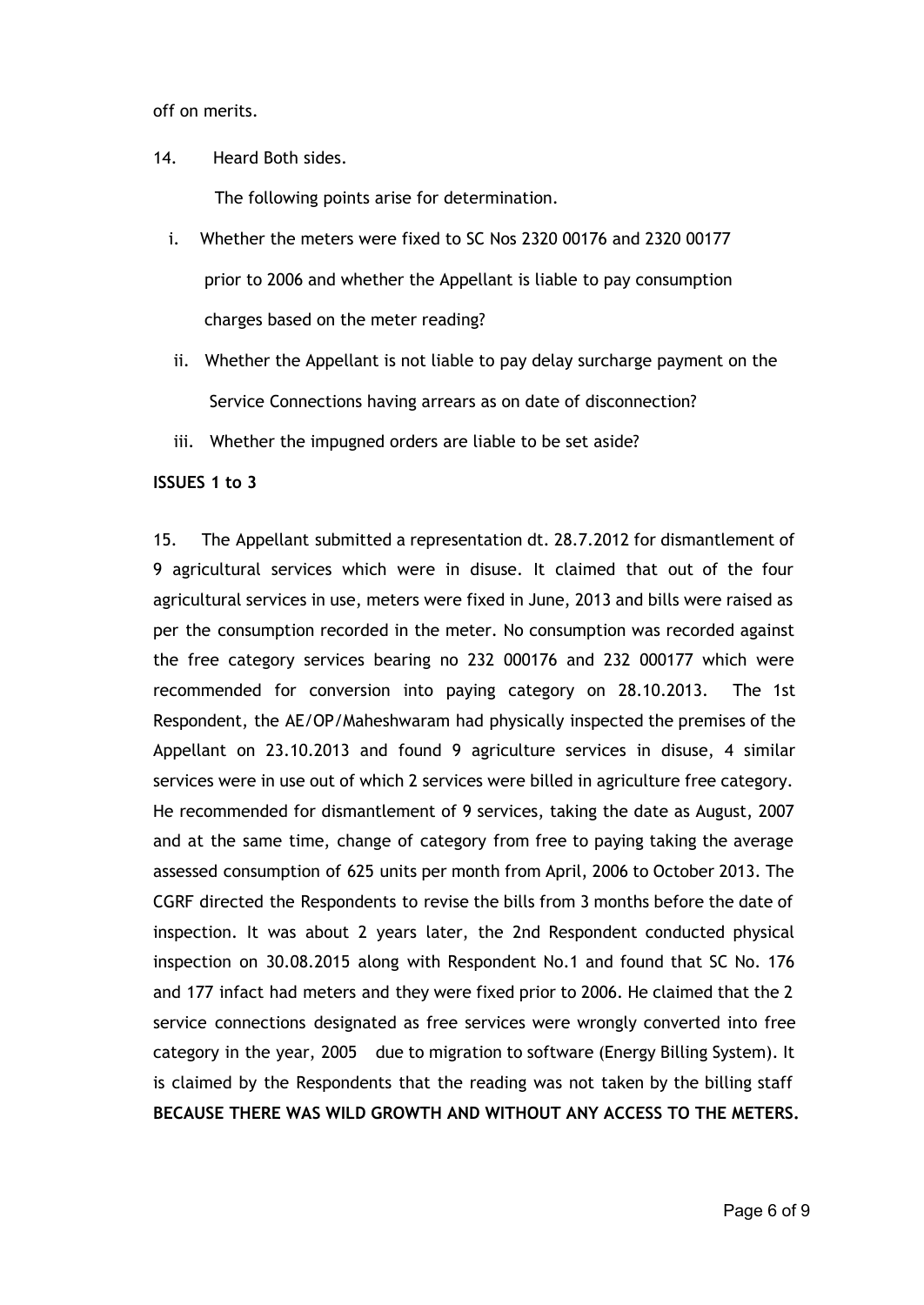16. When questioned about what steps were taken to gain access to the meters, there was no satisfactory response from the Respondents. They could have reminded the Appellant to clear the way and get access to the meters. Everything has been done in a laid back manner creating the present dispute. There was total inaction on the part of the billing staff to get access to the meters for long. They have not reported the matter to the Respondents or complained against the Appellant saying that they were denied access to the meters.

17. Originally when these two service connections 176 and 177 were released the Respondents have no record. They merely state that their staff revealed that they were released earlier to 2006. This is the state of affairs. The Respondents billed the two service connections for Rs 1,05,626/- each from April, 2006 onwards taking 625 units as average monthly consumption. Now the 3rd Respondent AAO has raised billing on the two service connections from April, 2005 to August, 2014 for an amount of Rs 52,006/- on SC No. 176 and Rs 36,699 on SC No. 177 based on the report submitted by the ADE wherein it was stated that meters were available and readings were accumulated, billing staff had not taken the readings since long due to no access to the meters. The Appellant is now questioning the back billing on the ground that average consumption should be taken from May, 2013 to August, 2014 based on the units consumed by two running connections 175 and 178 (not the disputed Service Connections) at the rate of Rs 831/- per month. When the meter readings are available, only the readings have to be taken and not the assumed average. Therefore the billing has to be based on the consumption recorded in the two meters of SC Nos 176 and 177. Hence the question of back billing based on clause 3.4.1 and in its amended version of GTCS does not arise.

18. The Appellant sought an order to the Respondents not to raise surcharge on the ground that the 9 service connections had no dues and therefore, surcharge claimed by the Respondents is untenable and is liable to be set aside.

The CGRF on this aspect directed the Respondents to dismantle 9 service connections w.e.f August, 2007 as per the recommendation of the 1st Respondent on completion of 4 months from August, 2007. There is no order on billing surcharge. The Respondents are specifically claiming that since there is no order to waive surcharge by the CGRF, they were billing surcharge. There were dues against 6 service connection as given in the table: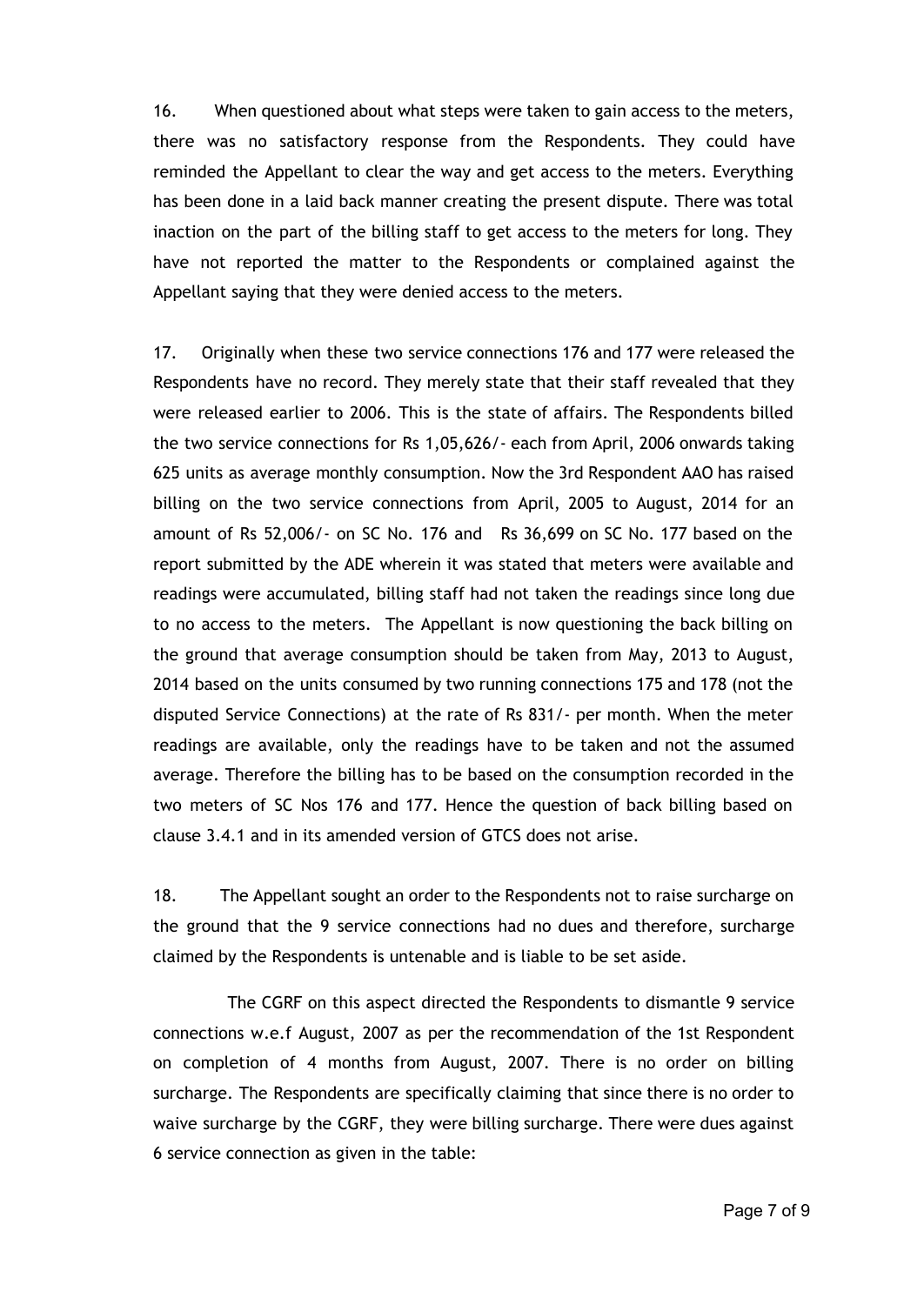| SL <sub>NO</sub> | <b>SERVICE NO</b> | <b>Balance AS</b><br>On 08/2007 | Minimum<br>charge for<br>3 months | S/C<br>08/2014 | Amount<br>paid | Net to<br>be paid |
|------------------|-------------------|---------------------------------|-----------------------------------|----------------|----------------|-------------------|
| 1                | 2320 00054        | 15219                           | 120                               | 14863          | 3846           | 26356             |
| $\overline{2}$   | 2320 00055        | 15220                           | 120                               | 14863          | 3846           | 26357             |
| 3                | 2320 00057        | 36153                           | 120                               | 37464          | 3846           | 69891             |
| $\overline{4}$   | 2320 00058        | 15220                           | 120                               | 15819          | 3846           | 27313             |
| 5                | 2320 00086        | 14223                           | 120                               | 13559          | 3846           | 24056             |
| 6                | 2320 00087        | 14223                           | 120                               | 13559          | 3846           | 24056             |
| 7                | 2320 00176        | $\mathbf{0}$                    | 0                                 | $\mathbf 0$    | $\mathbf{0}$   | 46586             |
| 8                | 2320 00177        | $\mathbf{0}$                    | 0                                 | 0              | 0              | 31277             |

19. The above table clearly shows that there were dues against items 1 to 6 Service Connections as on date of disconnection. It also shows that they were no dues against three service connections which are not shown in the table. The dues against SC Nos 176 and 177 are shown as nil. The Appellant was not issued the bills for payment as against Sl Nos 1 to 6 apparently and there was no payment. Why the bills were not issued is not satisfactorily explained by the Respondents to these services. Hence the Respondents cannot burden the Appellant with delay surcharge payment.The SE/OP to enquire into the matter, fix responsibility on the billing staff who were negligent in not reading consumption, issue of demand notice, recover the amount representing delay payment surcharge on the above mentioned 6 Service Connections with promptitude.

#### **Issues 1 to 3 are answered accordingly**

20**.** In view of the findings on issues 1 to 3, the Appeal is disposed of directing as follows:

a. The meters were found fixed prior to 2006 and available to SC Nos 176 and 177 which came to light only after re-verification by the 2nd Respondent as disclosed in his letter dt 17.07.2015. The Respondents shall bill these two services as per the readings available, without